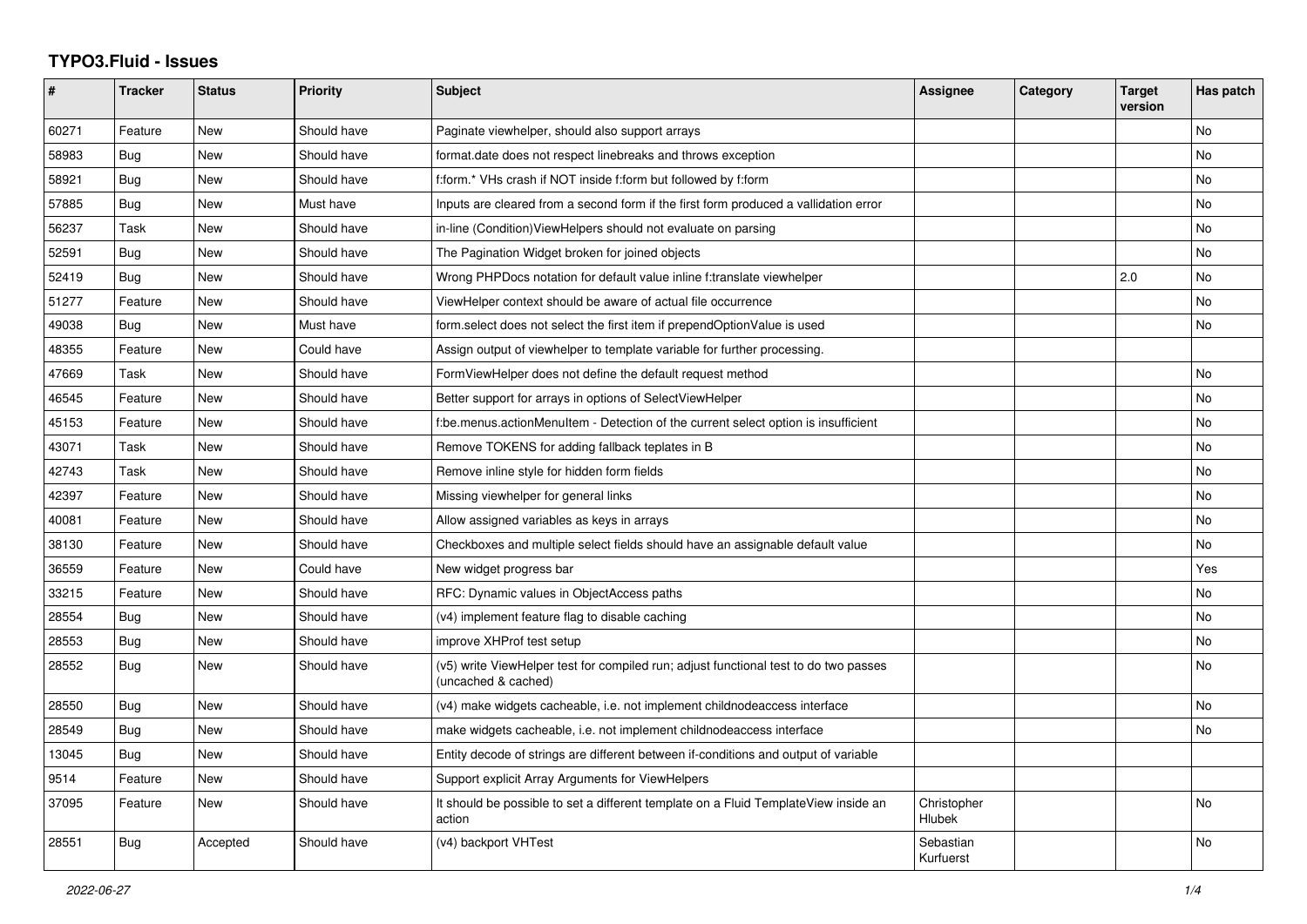| #     | <b>Tracker</b> | <b>Status</b>            | <b>Priority</b> | <b>Subject</b>                                                                                       | Assignee               | Category | <b>Target</b><br>version | Has patch |
|-------|----------------|--------------------------|-----------------|------------------------------------------------------------------------------------------------------|------------------------|----------|--------------------------|-----------|
| 9005  | Feature        | Accepted                 | Could have      | Fluid Template Analyzer (FTA)                                                                        | Sebastian<br>Kurfuerst |          |                          |           |
| 46091 | Task           | Needs<br>Feedback        | Should have     | Show source file name and position on exceptions during parsing                                      |                        |          |                          | No        |
| 45345 | Feature        | Needs<br>Feedback        | Should have     | Easy to use comments for fluid that won't show in output                                             |                        |          |                          |           |
| 3291  | Feature        | Needs<br>Feedback        | Should have     | Cacheable viewhelpers                                                                                |                        |          |                          | <b>No</b> |
| 52536 | <b>Bug</b>     | <b>Under Review</b>      | Should have     | Errorclass not set if no property-attribute set                                                      |                        |          |                          |           |
| 50888 | <b>Bug</b>     | <b>Under Review</b>      | Should have     | WSOD by changing name of section and if Fluid caches are generated                                   |                        |          |                          | No        |
| 49756 | Feature        | <b>Under Review</b>      | Should have     | Select values by array key in checkbox viewhelper                                                    |                        |          |                          | No        |
| 47006 | <b>Bug</b>     | <b>Under Review</b>      | Should have     | widget identifier are not unique                                                                     |                        |          |                          | No.       |
| 5636  | Task           | <b>Under Review</b>      | Must have       | Form_RadioViewHelper and CheckBoxViewHelper miss check for existing object<br>before it is accessed. |                        |          |                          | <b>No</b> |
| 55008 | Bug            | <b>Under Review</b>      | Should have     | Interceptors should be used in Partials                                                              | Christian Müller       |          |                          | No        |
| 52640 | Feature        | <b>Under Review</b>      | Should have     | Create an UnlessViewHelper as opposite to the IfViewHelper                                           | <b>Marc Neuhaus</b>    |          |                          | No        |
| 62346 | Feature        | New                      | Could have      | f:comment should have high precende                                                                  |                        | Core     | 3.x                      | No        |
| 39990 | <b>Bug</b>     | New                      | Should have     | Same form twice in one template: hidden fields for empty values are only rendered<br>once            |                        | Core     |                          | No        |
| 32035 | Task           | New                      | Should have     | Improve fluid error messages                                                                         |                        | Core     |                          | Yes       |
| 30555 | Feature        | <b>New</b>               | Could have      | Make TagBuilder more extensible                                                                      |                        | Core     |                          | No        |
| 27607 | Bug            | <b>New</b>               | Must have       | Make Fluid comparisons work when first element is STRING, second is NULL.                            |                        | Core     |                          | No        |
| 10472 | Feature        | <b>New</b>               | Could have      | Fluid Standalone distribution                                                                        |                        | Core     |                          | No.       |
| 7608  | Feature        | <b>New</b>               | Could have      | Configurable shorthand/object accessor delimiters                                                    |                        | Core     |                          | Yes       |
| 4704  | Feature        | <b>New</b>               | Should have     | Improve parsing exception messages                                                                   |                        | Core     |                          |           |
| 3481  | <b>Bug</b>     | New                      | Should have     | Use ViewHelperVariableContainer in PostParseFacet                                                    |                        | Core     |                          | No        |
| 1907  | Feature        | <b>New</b>               | Could have      | Default values for view helpers based on context                                                     |                        | Core     |                          |           |
| 33551 | <b>Bug</b>     | New                      | Must have       | View helper values break out of a partial scope                                                      | Sebastian<br>Kurfuerst | Core     |                          | No        |
| 12863 | Bug            | New                      | Should have     | Attributes of a viewhelper can't contain a '-'                                                       | Sebastian<br>Kurfuerst | Core     |                          | No        |
| 33394 | Feature        | <b>Needs</b><br>Feedback | Should have     | Logical expression parser for BooleanNode                                                            | Tobias Liebig          | Core     |                          | No        |
| 46257 | Feature        | <b>Under Review</b>      | Should have     | Add escape sequence support for Fluid                                                                |                        | Core     |                          | <b>No</b> |
| 51239 | <b>Bug</b>     | <b>Under Review</b>      | Must have       | AbstractViewHelper use incorrect method signature for "\$this->systemLogger->log()"                  | Adrian Föder           | Core     |                          | Yes       |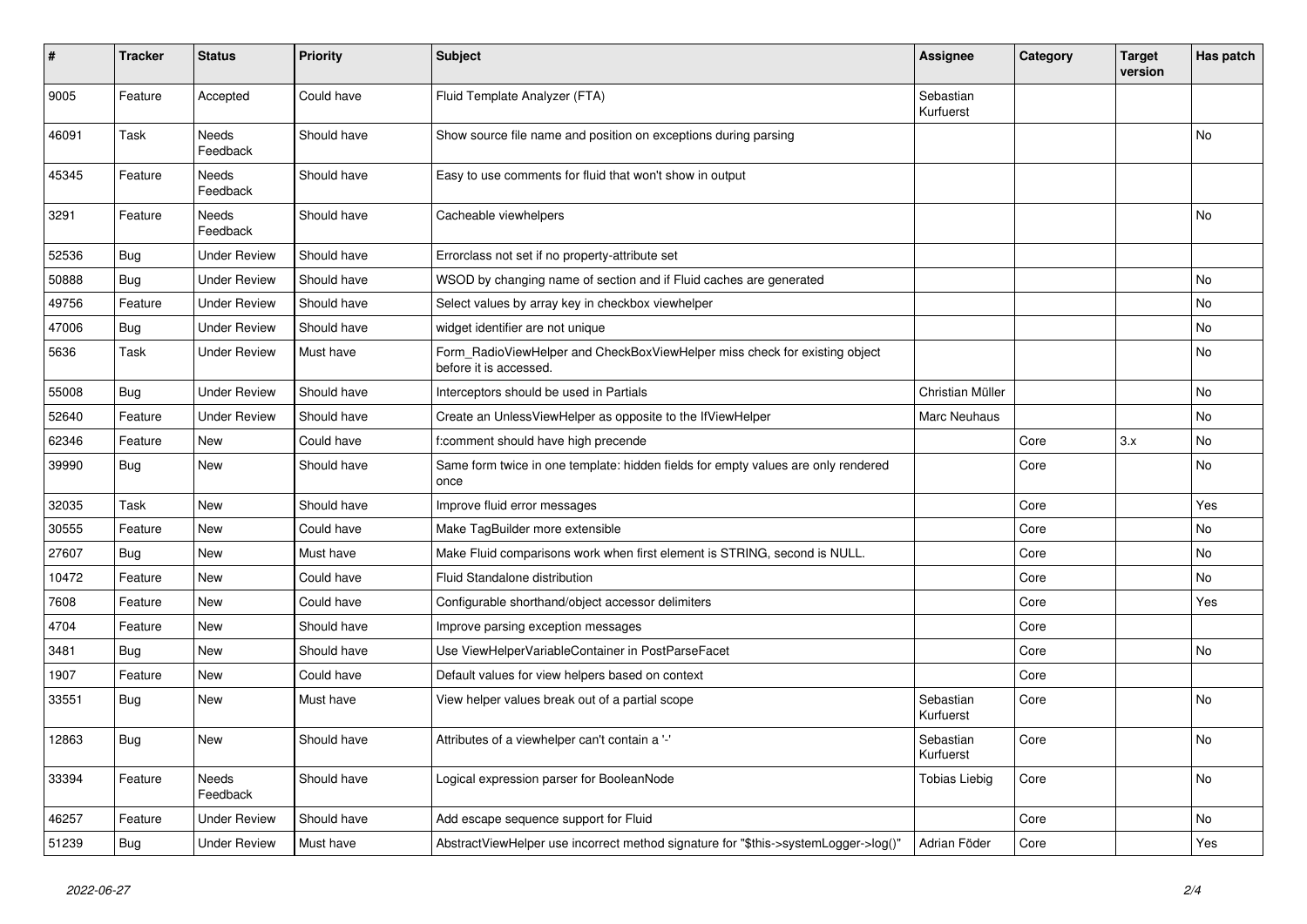| #     | <b>Tracker</b> | <b>Status</b>     | <b>Priority</b>      | Subject                                                                                                | <b>Assignee</b>        | Category           | <b>Target</b><br>version | Has patch |
|-------|----------------|-------------------|----------------------|--------------------------------------------------------------------------------------------------------|------------------------|--------------------|--------------------------|-----------|
| 60181 | Feature        | New               | Could have           | Caching mechanism for Fluid Views/Templates                                                            |                        | View               |                          | <b>No</b> |
| 45394 | Task           | New               | Should have          | Forwardport Unit test for standalone view                                                              |                        | View               |                          | No        |
| 43072 | Task           | New               | Should have          | Remove TOKENS for adding templates fallback in Backporter                                              |                        | View               |                          | No        |
| 38369 | Bug            | New               | Must have            | Resource ViewHelpers should not fall back to request package                                           |                        | View               |                          | No        |
| 46289 | <b>Bug</b>     | Needs<br>Feedback | Should have          | Enable Escaping Interceptor in XML request format                                                      |                        | View               | 2.0.1                    | No        |
| 8989  | Feature        | Needs<br>Feedback | Could have           | Search path for fluid template files                                                                   |                        | View               |                          | No        |
| 60856 | <b>Bug</b>     | New               | Must have            | Target attribute not supported by the form viewhelper                                                  |                        | ViewHelpers        |                          | Yes       |
| 60003 | Feature        | New               | Should have          | Add required-Attribute to f:form.password                                                              |                        | ViewHelpers        |                          | No        |
| 54284 | <b>Bug</b>     | New               | Should have          | Default Option for Switch/Case VH                                                                      |                        | ViewHelpers        |                          | No        |
| 51100 | Feature        | New               | Must have            | Links with absolute URI should have the option of URI Scheme                                           |                        | ViewHelpers        |                          | No        |
| 49600 | Bug            | New               | Should have          | f:form tag shown as a HTML on frontend                                                                 |                        | ViewHelpers        |                          | No        |
| 40064 | <b>Bug</b>     | <b>New</b>        | Must have            | Multiselect is not getting persisted                                                                   |                        | <b>ViewHelpers</b> |                          | No        |
| 39936 | Feature        | New               | Should have          | registerTagAttribute should handle default values                                                      |                        | ViewHelpers        |                          | No        |
| 37619 | <b>Bug</b>     | New               | Should have          | Fatal Error when using variable in name attribute of Section ViewHelper                                |                        | ViewHelpers        |                          | No        |
| 36410 | Feature        | New               | Should have          | Allow templates to send arguments back to layout                                                       |                        | ViewHelpers        |                          | No        |
| 34309 | Task           | New               | Could have           | Unknown ViewHelpers cause exception - should be handled more graceful                                  |                        | <b>ViewHelpers</b> |                          | No        |
| 30937 | <b>Bug</b>     | New               | Should have          | CropViewHelper stringToTruncate can't be supplied so it can't be easily extended                       |                        | ViewHelpers        |                          | Yes       |
| 26664 | Task           | New               | Won't have this time | Clean up Form ViewHelpers                                                                              |                        | ViewHelpers        |                          | No        |
| 26658 | Task           | New               | Won't have this time | Make Form ViewHelpers consistent                                                                       |                        | ViewHelpers        |                          | No        |
| 10911 | Task           | New               | Should have          | Tx_Fluid_ViewHelpers_Form_AbstractFormViewHelper->renderHiddenIdentityField<br>should be more reliable |                        | ViewHelpers        |                          | No        |
| 9950  | Task           | New               | Should have          | Binding to nested arrays impossible for form-elements                                                  |                        | ViewHelpers        |                          |           |
| 8648  | Bug            | New               | Should have          | format.crop ViewHelper should support all features of the crop stdWrap function                        |                        | ViewHelpers        |                          | No        |
| 54195 | Task           | New               | Should have          | Rename and move FormViewHelper's errorClass value, currently 'f3-form-error'                           | Adrian Föder           | ViewHelpers        |                          | No        |
| 3725  | Feature        | <b>New</b>        | Could have           | <b>CSS Engine</b>                                                                                      | Christian Müller       | ViewHelpers        |                          | <b>No</b> |
| 5933  | Feature        | Accepted          | Should have          | Optional section rendering                                                                             | Sebastian<br>Kurfuerst | ViewHelpers        |                          | No        |
| 58862 | <b>Bug</b>     | Needs<br>Feedback | Should have          | FormViewHelper doesn't accept NULL as value for \$arguments                                            | Bastian<br>Waidelich   | ViewHelpers        |                          | Yes       |
| 33628 | Bug            | Needs<br>Feedback | Must have            | Multicheckboxes (multiselect) for Collections don't work                                               | Christian Müller       | ViewHelpers        |                          | No        |
| 8491  | Task           | Needs<br>Feedback | Should have          | link.action and uri.action differ in absolute argument                                                 | Karsten<br>Dambekalns  | ViewHelpers        |                          | No        |